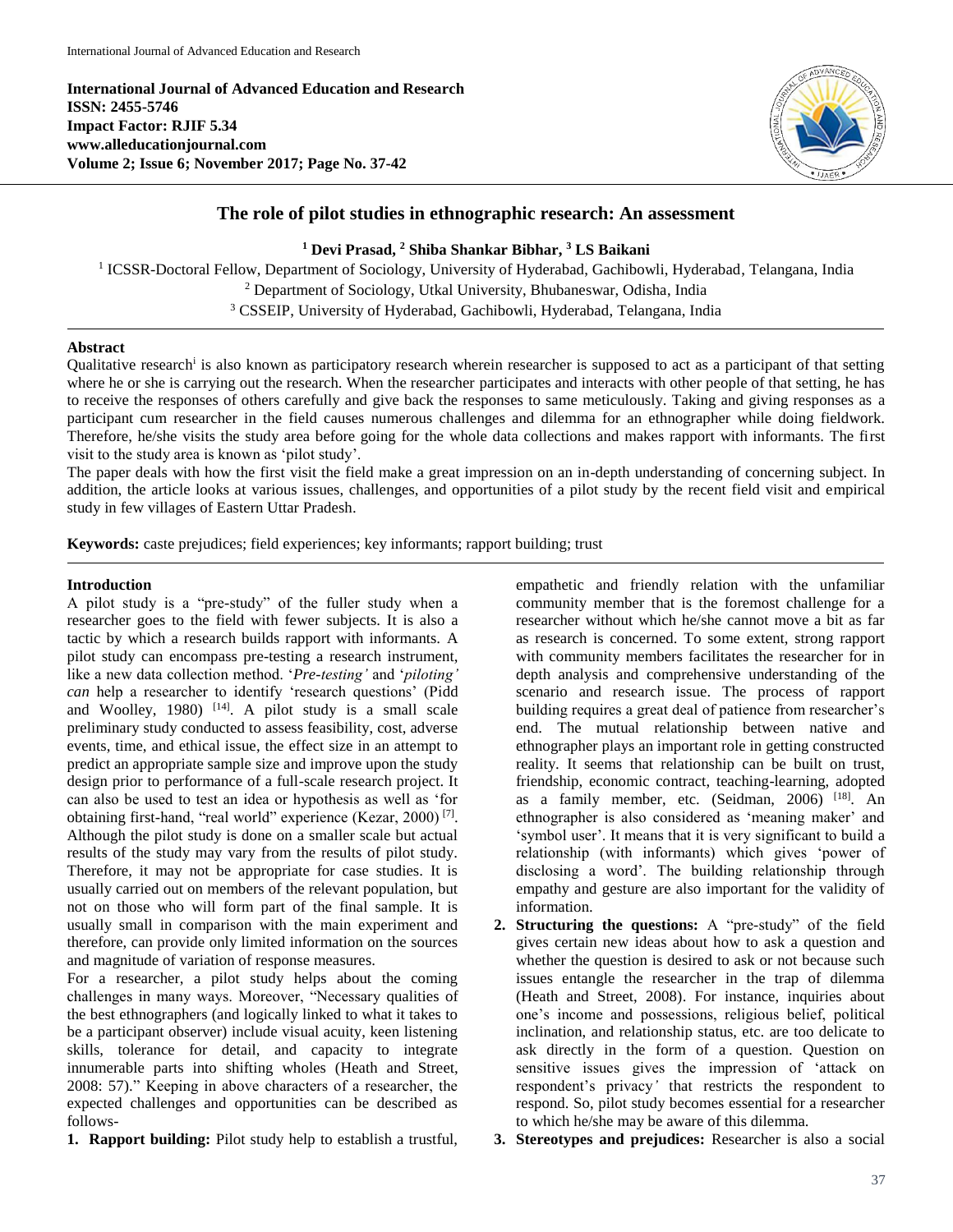being, hence, not value free social element. Internalization of various values during our primary and secondary socialization process makes our behavior and thought stereotypical and prejudiced, somewhat, about something and somebody. This stereotypical prejudiced behavior and thought of the researcher restraint to participate in the life of subjects in the desired manner, consequently his findings are left incomplete, biased and assumption based (Figueiredo, 2015) [4] . Therefore, a pilot study explores certain hidden things which we could not get in literature. There is also need to avoid our cultural bagged during data collection.

- **4. Ethical Values:** In an ethnographic study, a researcher usually goes for case studies or interview to gather the information. This information is related to both the personal and social life experiences of a respondent. After establishing a good and trustworthy relation through a pilot study with respondent, researcher is able to get the personal and sensitive accounts of respondent's life. Sometimes such information should not be discussed publically. It becomes the necessity of the research findings in order to make it rich, substantial and valid. Therefore, protecting respondent's confidentiality while using the personal life accounts in research is one of the greatest challenge and dilemma of a researcher (Ellingson, 1998) [3] .
- **5. Taking consent:** In case of minor respondents, taking consent from their guardian is another challenge that a research perceives in qualitative studies. Therefore, a pilot study may help to a researcher to make strong rapport with guardians of the minor respondents.

After analyzing the above concerns, we can say that a pilot study gives a wide scope to understand undiscovered multiple realities through building mutual 'trust'. It seems important to point here a pilot study is also used to develop a methodology to conduct a nationwide evaluation of survey practices and the quality of survey data. The basic aims of pilot study can be understood with certain questions, for instance, (a) what kinds of information are needed for the evaluation of surveys, (b) how should the information be collected, and by whom, (c) what kinds of surveys should be studied, and how can one develop a frame from which to select a sample of surveys, (d) would survey sponsors and survey organizations cooperate in supplying information about survey (Bailar and Lanphier, 1978) [2] . Although the hermeneutic circle, as described by Hidegger, provides a helpful framework for understanding the importance of pilot studies within the research process. This framework assumes that these studies provide contributions to research projects that cannot be obtained through mostly, or only, contemplation (Kezar, 2000; Heidegger, 1962)<sup>[7, 6]</sup>. Moreover, the idea of pilot study becomes very important in qualitative research when a researcher wants to write the culture and social practices of 'others' (Sarukkai, 1997)<sup>[17]</sup>. Therefore, he/she needs to be familiar with unfamiliar things through a pilot study, especially for upcoming challenges.

#### **Fieldwork Experiences through Pilot Studies**

During March and April (2017), researcher did a pilot study in few villages namely Natauli, Tandawa, and Lautan Ka Purwa. These villages are located in Sultanpur district of Eastern

Uttar Pradesh. For making social interaction, first, scholar visited Lautan Ka Purwa villages as a stranger where he met few people who were working in the field. One villager asked in Awadhi dialects, "*Bhaiya, aap kaha se aawa aha, aur kese milai chahat aha*?" (Brother, from where you came and did you want to meet someone [in suspected way]). "My name is ...' and I am research scholar in...so on so forth, and I came here for understanding the problem of the people and cultural practices", scholar replied them with a smile. The conversation was going on at least more than 30 minutes. It appeared that informants were feeling uneasy during this conversation because they were hesitating to share their emotion and perception. The reason behind that was 'caste' because the researcher wanted to hide his caste identity for a particular purpose. The matter of fact the field investigator intentionally introduced only his main name while, indirectly, many times informants wanted to know his surname (caste). Therefore, it was asked, "*Aage kya lagate hain*?" (What surname [you] wear). It means after his name what surname he puts. The surprising thing is that the informants wanted to know the caste of the researcher because caste is a living reality which also creates a dilemma sometimes for a field investigator. "What to do now?" The question comes in the mind of each field investigator and a decision is required to take timely. Moreover, after talking around half-an-hour, the researcher decided to reveal his caste identity because for getting close interaction with research participants 'revealing caste identity' had become inevitable. The curiosity of informants also indicated that they wanted to talk many things about their socio-political and religious life but the condition was 'caste title'. Meanwhile, the first field visit became little interesting, and the enthusiasm to know the caste identity gave a glimpse of mutual 'trust' for 'own' community as well as suspicion of breach of trust for 'other' caste. Their skepticism and the expression "*aage-lagana*" (wish to know the surname of caste) show a social distance between two castes.

After revealing the surname by field investigator, informants expressed many things ii about relationship with other castes in daily routine. After one week of the pilot study, once again, researchers reached Lautan Ka Purva village, and they met with the people who are considered lower in caste hierarchies. They expressed about their social life and social relation with other communities. With the help of them, researchers developed a positive rapport with a local village *pradhan*  (elected leader of village *panchayat*) who gave few secondary data and some insightful information. Apart from this, researchers also got an offer to participate in few social occasions like '*barhi* (celebration on the 12<sup>th</sup> days of the new born baby), *terahi* (a rite for a deceased person) and *birha* folklore. After a long conversation on various themes with villagers, field investigator could know about the role of factions and inter-caste relations in the village *panchayat* and how it helps during the election of village *panchayat*.

It is very interesting to point here for a field-investigator who supposes to go for a pilot study because when a researcher enters in a village, his/her attention should go to the inter-caste as well as intra-caste relations. First, with whom a research should meet/interact is a paramount concern. Otherwise, a section of people (faction) will stop giving relevant information. Therefore, we need to study the major factions of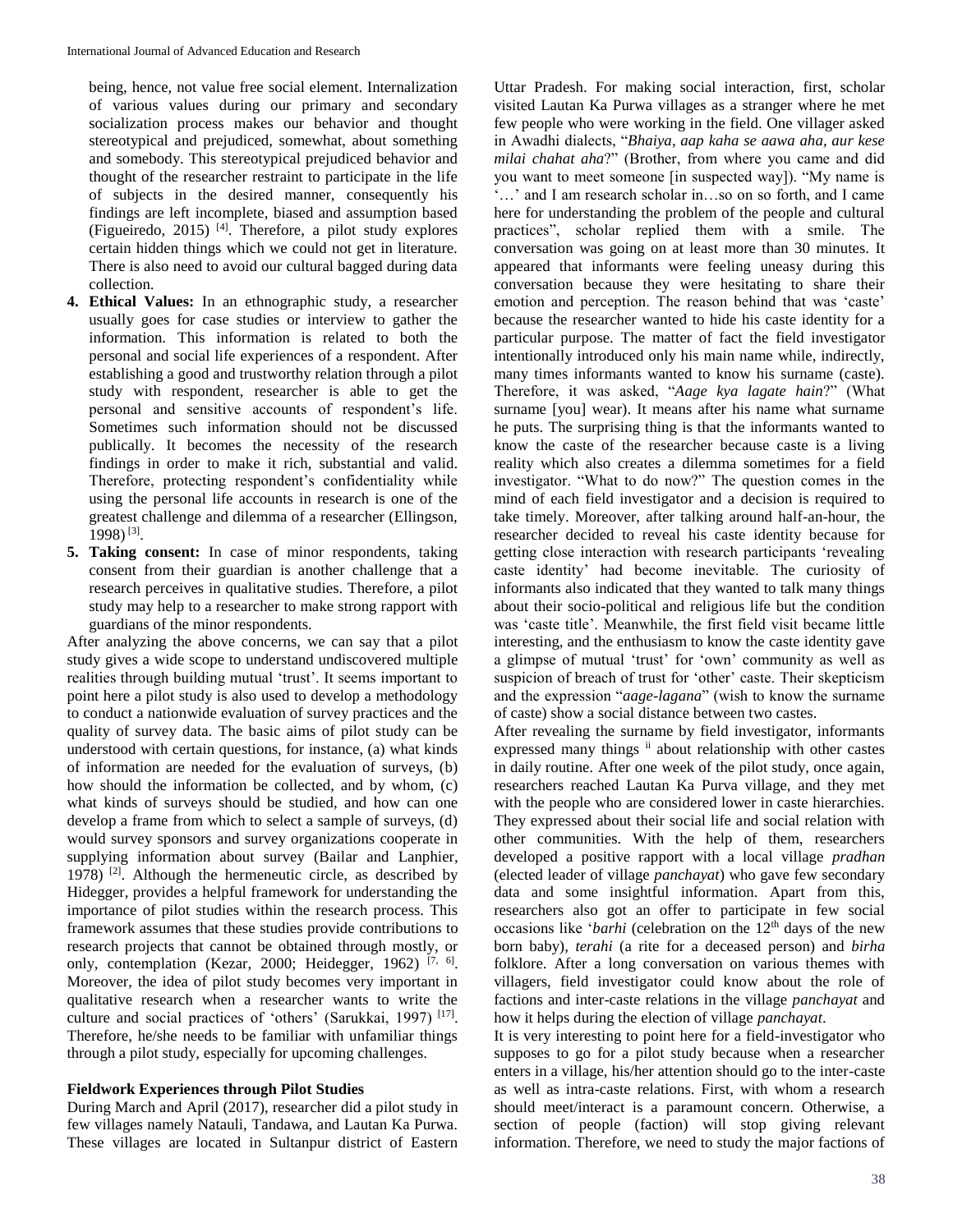a village and their nexus with other factions. The work of Oscar Lewis (1958) [10] of Rampur on 'faction' attracts our attention. To understand socio-political life in a north Indian village called 'Rampur,' Oscar Lewis (1958)<sup>[10]</sup> also did a pilot research project. The main aims of the research project were threefold: (1) To develop relatively simple but reliable methods for the study of social organization, leadership, and value systems, (2) to understand village life and organization, and (3) to measure the impact of community development programme upon the culture and economy of the village. The study of Rampur gives a glance about village politics. He found that 'faction' plays very crucial role in rural politics. He defined a faction as a primarily 'kinship unit' that is consisted with one or more extended families. Lewis noticed that there (in Rampur) were no village-wide leaders but only leaders of small-groups known as 'dhars,' to which he called 'faction'. Once he learned of the '*dhars*' pattern, he elaborated symmetrically about their reciprocal relation through size, membership, kinship, history, functions, and cohesiveness, etc. Rampur is multiple castes village in which Jat is a majority caste while Chamars, Bhangis, and Kumhar are second majority castes. Apart from this, Nai (barbers), Dhobis (washermen), Lohar (blacksmith), etc. represent the very minimal population in Rampur village.

The rudimentary arguments behind pointing these instances are to indicate the importance of a pilot study for getting indepth knowledge about caste composition and mutual intercaste relation in rural society in which a faction takes place. Although the concept of faction is losing its virtue after 73rd amendmentiii, of Indian constitution (1993) because new changes have been taken place after the implementation of the suggestions of Balwant Rai Mehta Committee for Panchayati Raj (Ananth,  $2014$ ) <sup>[1]</sup>. The discussion with the people of Tandawa and Rajanpur, it is found there are multiple factions among same strata's castes. These factions can be differentiated on basis of ideological structure, interest group, and caste but there is no such unified structure for making a faction.

In sum, the interaction with the respondents was always begun with a description of the family, occupation (agriculture or milk selling), and the recent changing scenario in the educational system, participation in a marriage ceremony, mutual reciprocity, etc. However, surprisingly, respondents expressed at the end of the conversation that this was the first time when they expressed a lot of their thoughts and feelings regarding their everyday activities. Meanwhile, few villagers of Gaderiya Ka Purwa were looking afraid because they did not want to disclose about the financial aid which they have been getting from the Indian government.

### **Some Observations from Tandawa Village**

After facing few challenges in 'Lautan Ka Purwa' village and examine the nature of the field, the researcher decided to visit the Tandawa village. Tandawa is a multi-castes village in the northern part of the Sultanpur district in Uttar Pradesh. This village has semi-pacca road, irrigation facilities, electricity (more than eighty percent) and more than ninety percent families have own hand-pump. The total population of Tandawa village is 322 who are occupying the cultivated area of more than one thousand acres. After series of conversation,

we could get to know that more than sixty members of this village are engaged in agrarian activities with their families' members. Some of the families of this village have smaller land holding especially Pasi and Kahar caste, but they are involved in agricultural works like *adhiya* (share cropper) and *rehan* (leasing land) system. Tandawa village can be recognized as a multi*-*castes village (the village in which few caste live together) and selected for depth study. Other sources of income of the villagers are milk-productions and petty businesses, for instance, eight families have their shop including restaurant, furniture store, merchant, and cosmetics shop. Apart from this, other families are involved in private jobs in many cities like Sultanpur, Gurugram, Noida, New Delhi, Mumbai, and Gujarat, etc. Few families are involved in caste based traditional job like sheep and goat farming, making leaf plates, mud pots, etc. within village mainly who belong to Kumhar, Gaderiya and Banmanus castes (Prasad, 2016: 191).

## **Key Informants**

The pilot study also helps to find out some important key informants who help throughout our field work. Key informants are 'organic intellectuals'iv in their respected field. They are those whose social positions in a research setting give them specialist knowledge about native inhabitants, social processes or happenings that is more extensive, detailed or privileged than ordinary people, and who are therefore particularly valuable sources of information to a researcher, not least in the early stages of a project (Payne, 2004)<sup>[13]</sup>. It means a key informant is someone in an organization who can offer specific, specialized knowledge on a particular issue or subject. Although a 'key informant' can frequently offer a particular perspective or communicate specific needs or challenges that a particular group in an organization may face. Above pointed issues are major challenges for a researcher, and timely need to deal with it.

### **Few Cases from Tandawa Village**

During the pilot study, field investigator met a few key informants and made a good rapport with them who are actively facing the social challenges and try to find out a salutation in local settings. For getting appropriate understanding about 'field,' few examples with details about 'key informants' have been given below-

### **Ram Asare Yadav**

Ram Asare Yadav is 60 years of age and educated till the fifth standard. He lives in the village with his wife and five children. He is a very active member of *biradari bhoj*, and attended more than fifty *biradari bhojs*. His father was a poor peasant and cattle herder. A few years back his father passed away. Therefore, Ram Asare has been working as a peasant because there was no other source of income in the village, and his educational background and chronic illness are not allowing him to go for livelihood in urban areas. Due to close relation with *pradhan*, he got about eighty thousand rupees for making a home under the scheme of 'Pradhan Mantri Awas Yojna'.

If we see his social background, a decade back, a family from Thakur (a dominant caste) caste occupied his one-acre land by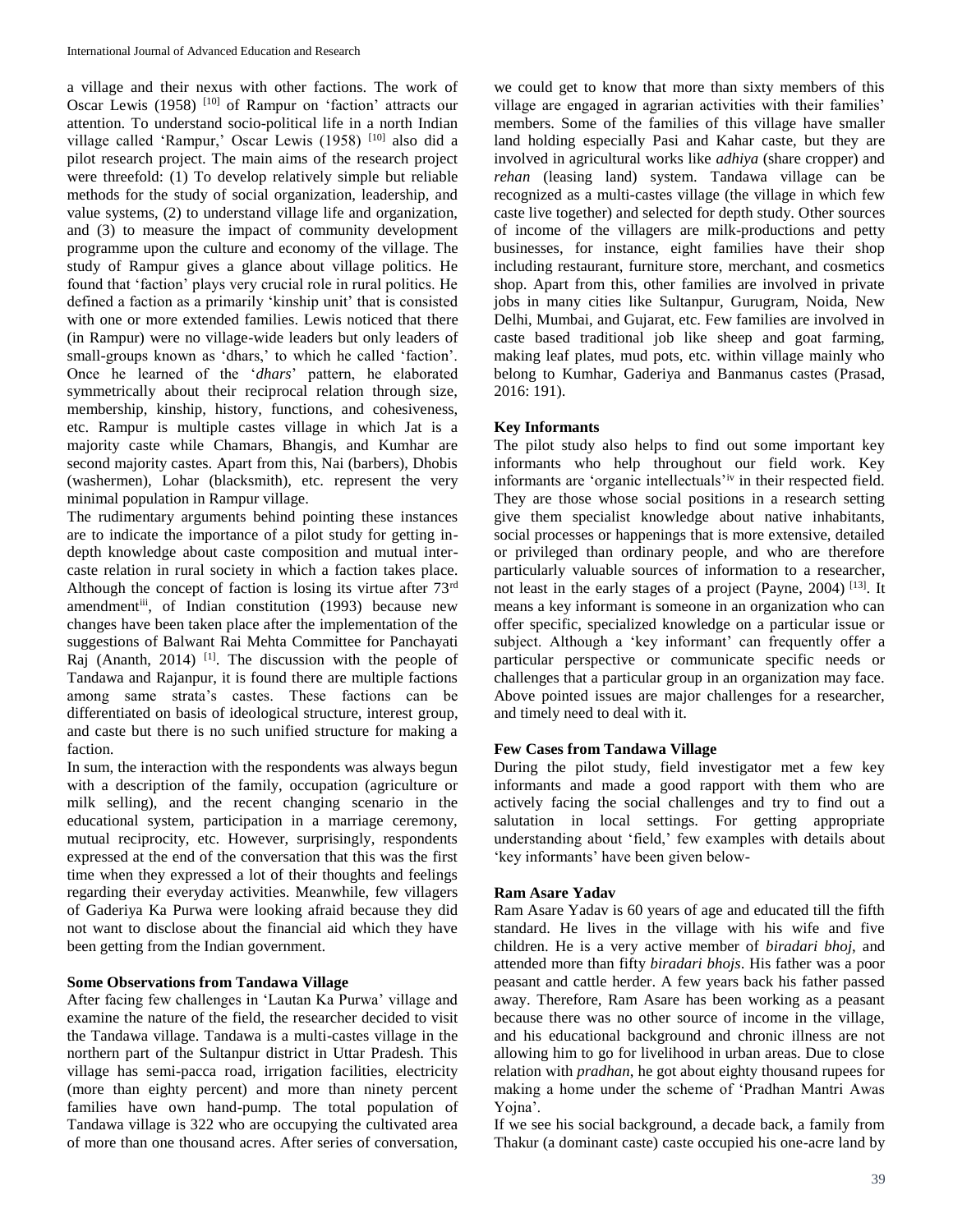claiming that 'this land belonged to his ancestor'. However, the matter was brought in a civil court of headquarter of Sultanpur district. After a lengthy hearing, the civil court gave a decision in favour of R.A. Yadav. Thus, more than ten years have gone, but he could not still get *'malikana-haq'* (right) over the disputed land which was given by legal procedures. The main aim here to point out this incident is to make visible the local social milieu, which motivates to a person for consolidating their caste network. This kind of incident and caste based faction are a distinct reality among rural inhabitants in Tandawa village.

Ram Asare Yadav talks about *biradari bhoj* (a community feast) very happily with pride sense. He has also been observing few changes in the traditional pattern of *biradari bhoj*. He claims about the superiority of Brahmins and their influence in *biradari bhoj*. He narrates few important points about old socio-cultural practices among Yadav community. He said, "Brahmins did not accept *kheer* (a dessert made of milk and rice) if other castes including Yadavs made the *kheer*." The notion of impurity was the main reason behind it. He also spoke about the importance of symbol concerning *biradari bhoj*. He responded, "Just a decade back, *biradari bhoj* was known as '*brahm bhoj'* in which more than two hundred people from Brahmin caste were invited by an organizer (performer of *biradari bhoj*). Inviting to the Brahmins was also matter of symbol because the ritual status of an organizer was considered higher in the village. Thus, due to formal education and socio-political activities, new nuances have appeared among new generation... the present generation is not giving much importance to the ritual activities, but it seems that new generation is enthusiastic about commonality." His wife never attends *biradari bhoj* because an organizer invites to the head of the family especially a male member. Meanwhile, Ram Asare Yadav never convinced to his wife for participating in community feast, but both (husband and wife) keep interest to organize a big community feast once in their life.

## **Durga Prasad Yadav**

Durga Prasad Yadav is 45 years of age and is educated till ninth standard. His illiterate father Ram Lal Yadav migrated four decades back from Nimasaray village to Tandwa village because there was not enough land for surviving a joint family. Years back, his father passed away due to a heart attack. In the last rite of his father (*terhavi*), around fifteen hundred people participated, and most of them were from the same caste (Ahir/Yadav). Moreover, he lives in a joint family with his mother, brothers and five children. He keeps interest in politics and firmly believes in family welfare through attaining higher education. Therefore, the new generation of his family is getting a quality education. He has about ten acres land and a restaurant (which is popularly known as 'Yadav restaurant' in Sudnapur market [four km far from Tandawa village). The Yadav restaurant is also a spot place for local Chaudharis of Yadav community where they discuss current political scenarios and their personal affair. 'Yadav Restaurant' is handled by his younger brother, Mata Prasad Yadav.

In Tandwa village, there are fifty-five families and divided into three factions. Durga Prasad Yadav leads one progressive

largest faction. The term 'progressive' means here the way of working for the welfare of entire village without caste or personal interest. At the age of thirty, he joined 'Communist Party of India (CPI) in headquarters of Sultanpur district, but after working several years, he felt that the main objective (development of Tandwa village) of his political career cannot be fulfilled. Therefore, he worked independently with '*grampradhan*' (elected representatives of village *panchayat*) namely, Ram Surat Vishkarma and Ram Kirat Vishkarma. In brief, it is essential to point out here that Tandawa was a very remote village where lacks of accessibility of road, electricity, school, proper drinking water, etc., people were living in a pathetic situation. In the rainy season, inhabitants had to pass through the shallow lake, if they wanted to go for livelihood.

With the support of Ram Surat Vishkarma and few volunteers, under the leadership of Durga Prasad Yadav, first a bridge and a link-road (*kachcha*: made by soil) were built. Later on, he got some funds from a local M.L.A. namely Ram Ratan Yadav for building semi-*pacca* road. At present, there are availabilities of school (till the eighth standard), wellconnected *pacca*-road, electricity, water facility, and a latrineroom in each household because of his efforts.

In term of community concern, he also keeps little interest for the welfare of his community. Therefore, he often expresses, "*Biradari bhoj* is very expensive feast which leads to the people of Yadav community into poor and backwardness." He is also much concerned about local ritual based hierarchal situation, and pointed out, "Due to the notion of purity/impurity, peasant castes (Ahir, Kurmi, Gaderiya, etc.) were not participating in the commensal practices of Rajput/Thakur caste." He is a very respectable member of Yadav community. Most of the Yadav *chaudharis* keep close relation with him because of his polite nature. Therefore, if someone from Yadav community needs to find a suitable bride/groom for his daughter/son, Durga Prasad Yadav is always ready to help them, and he also keeps updated about these issues.

### **Raj Bahadur Yadav**

Raj Bahadur Yadav is 45 years of the age and educated till higher secondary level education. He lives in the same village with his family members: wife, daughter, and a son. He has about five acres fertile land. His eldest son is a government's employ and working in Indian force. Other two sons are attaining higher education, and they are living in headquarter of Sultanpur district. His daughter has done B.Ed. (bachelor of education) and Master in History. Raj Bahadur Yadav is highly motivated in politics at present, but if we look at his political background, it was not so smooth. At the age of 35, he became an ascetic. Therefore, he is also known as 'sadhu' in Tandawa village. Later on, he joined 'Communist Party of India (CPI) in the headquarters of Sultanpur district. He is a dedicated member of CPI. People of the neighboring village called him 'Neta-Ji' (a respected term) and salute him by saying, '*Lal Salam*' (red salute). Reading revolutionary books on Bhagat Singh, Lenil, Marx, Mao, etc. become an inevitable part of his family culture. Due to engaging in such activities, his elder son Jitendra Kumar Yadav also joined SFI (Student Federation of India: a student body of CPI) during his schooling.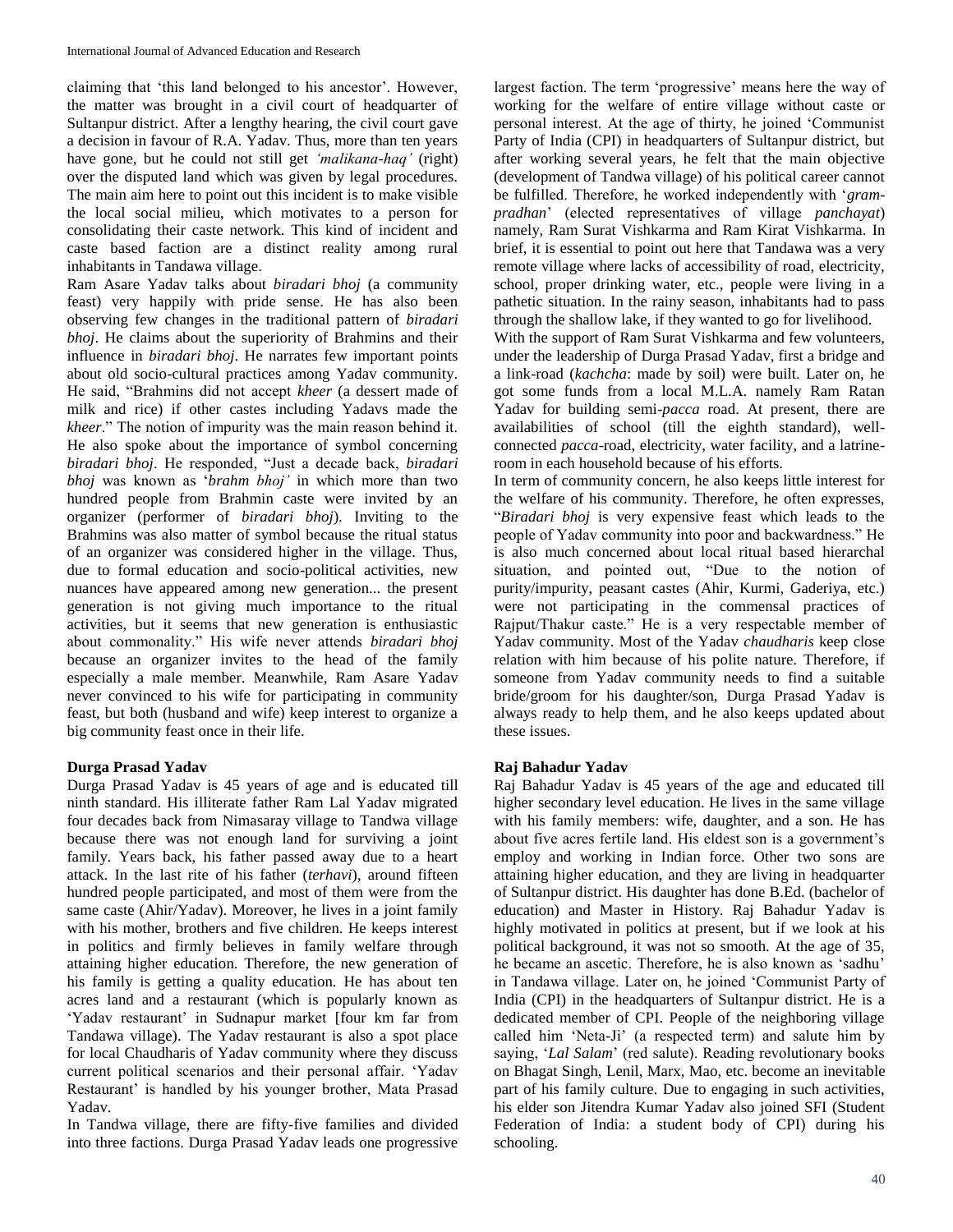Raj Bahadur Yadav is an active member of *biradari bhoj*. The active participant means here the average of participation in a community feast. His father was a *chaudhari* of Tandawa village, but a few years back he passed away. Therefore, now the responsibility of his father is carried by Raj Bahadur Yadav. He also contested for the post of village *pradhan* but could not win.

### **Natauli Village: Some Observations**

After spending few days in Tandawa village, field investigator decided to visit Natauli village. Numerically, Natauli village is dominated by Yadavs therefore, in order to know intra-caste relation, this village is very important. To understand mutual reciprocities, foremost, some comprehensive detail can be understood in following way. It is located in northern parts of Sultanpur district in Uttar Pradesh. It has good irrigation facilities, electricity, intermediate school, and it has been linked by pucca-road to main market namely Sudanapur. Sudanapura represents Kurmi and Chamar castes while its neighboring village Kithawa represents to Brahamin community. Natauli has also good financial prosperity (in terms of suitable business, land position, personal tractor, and two-wheelers) than other villages. In sense of numerical strength, Yadav community is enjoying here with the dominant social position. Yadavs can also be identified as 'dominant caste' in Natauli villages.

Now, most of the Yadav families are also keeping interest in Samajwadi Party (a ruling political party in Utter Pradesh). A few villagers of Natauli migrated for seeking a job as well as business purpose in many states like Tamil Nadu, Andhra Pradesh, Bihar, and Maharashtra. Few families are also engaged in tilling the land for economic surplus. Slowly and gradually, people of Natauli are purchasing the land nearby *chauraha* (market) and urban areas.

In terms of caste compositions, the inhabitants of Natauli can be divided socially into few caste segments namely Yadavs, Kurmi, Nat, Banmanus, and Chamars.

In term of cultural practices, most of the villagers genuinely believe in purity and impurity. The tendency of active participation in ritual activities is higher than other villages. Most of the villagers believe in purification, domination and superiority feelings. Few social events like *deeh puja* (the worship of village deity)*, hoond* system (mutual sharing group of laborer activities for agricultural) and participation in *biradari bhoj,* etc. create mutual relation among inhabitants of Tandawa village.

## **Concluding Remarks**

A good research strategy requires careful planning, and a pilot study will often be a part of this strategy because it is a small experiment designed to test logistically. Therefore, the above discussions make our attention on the major opportunities and challenges through particular examples because a pilot study improves the actual stud's quality and efficiency and also helps to gather information prior to a large study. It reveals deficiencies in the design of a proposed experiment or procedure and these can be addressed before time. As it was noticed during the pilot study, the main economic activities of Yadav community are the production and selling the milk. It is found that a '*dudhiya'* (a milk-man) needs to go to *dalit*-

*basti/purawa* (locality of dalit) to collect milk. During the collecting of the milk, he often uses the milk-pots of all castes or communities without any feeling of impurity, because in business money matter to both. According to a respondent namely Santosh Yadav, "*Dhandhe me jati aur achhotpan nahi chalata*" (In business matter, there is no untouchability and caste feeling). Although in case of a milk-seller of dalit community<sup>v</sup> who visits the home of Yadav-*dudhiya*; it is noticed that Yadav-milk-man maintain social distance, and offers water in a separate glass. It shows the different attitude of the people for a marginal-dalits. On the other hand, if a teacher, leader or officer from dalit community visits Yadav*dudhiya's* (milk-man of Yadav community) home, he usually serves in his utensil. It means in such situation there is the positive attitude for a non-marginalized dalits. Here, the 'social position' of a person matters for getting equal respect. These phenomena show there is no unified system of caste practices, and it depends on time and situation in which this kind of coincident takes place.

However, the pilot study was fascinating because researcher could get familiar with the range of issues. Similarly, after getting 'trust' of a respondent of Yadav community, he shared his experience, "In case, if I go to urban areas with a *dalit* person, I live, coke and eat together, and during that time there is no separation on the basis of caste but after coming back to home both usually maintain 'distance' because of 'social pressure'." Further field investigator clarified, "What do you mean by 'social pressure' and from where does it come?" He replied, "It comes from our '*samaj'* (community). Therefore, it becomes necessary for me to follow these steps."

Another respondent namely Ram Narayan, a postgraduate student who belongs to Kori caste (a dalit community), points, "In case of blood donation, an untouchable caste may give blood to a ritually higher caste fellow, but patient (bloodtaker) is never considered as an untouchable by our society. It shows double-standard of society because in such case blood is also not measurable variable for mapping untouchability." We asked him, "Who is responsible for this (untouchability), and do you have some ideas how to come out from untouchability practice in local settings?" After a lengthy discussion, he expressed, "…the idea of social distance (by caste prejudice) is a mental construction and to come out of this situation 'education' and 'economic stability' become very important." However, through the conversations, the interviewer could know how such caste practices prevail there

with social acceptance. These instances also indicate towards the attitudes of 'mute-witness'vi in rural scenarios. It seems that the current socio-economic 'position' of a person become more important for getting equal social status in the study area.

In these villages, the interaction system can also be mapped out through some occasions like birthday parties, *barhi*  ceremony of newly born child, *deeh* or *kali*-*mata puja* (goddess worship), as well as few festivals like *holi*vii (festival of colour), *deepawali*viii (festival of light) etc. but this type of interaction occasionally happens. Although apart from this, *jajmani* system and *hood* (mutual participation in agricultural activities) system are some other practices which show the pattern of inter-caste relation.

Jajmani system is working as a part of rural culture. Jajmani